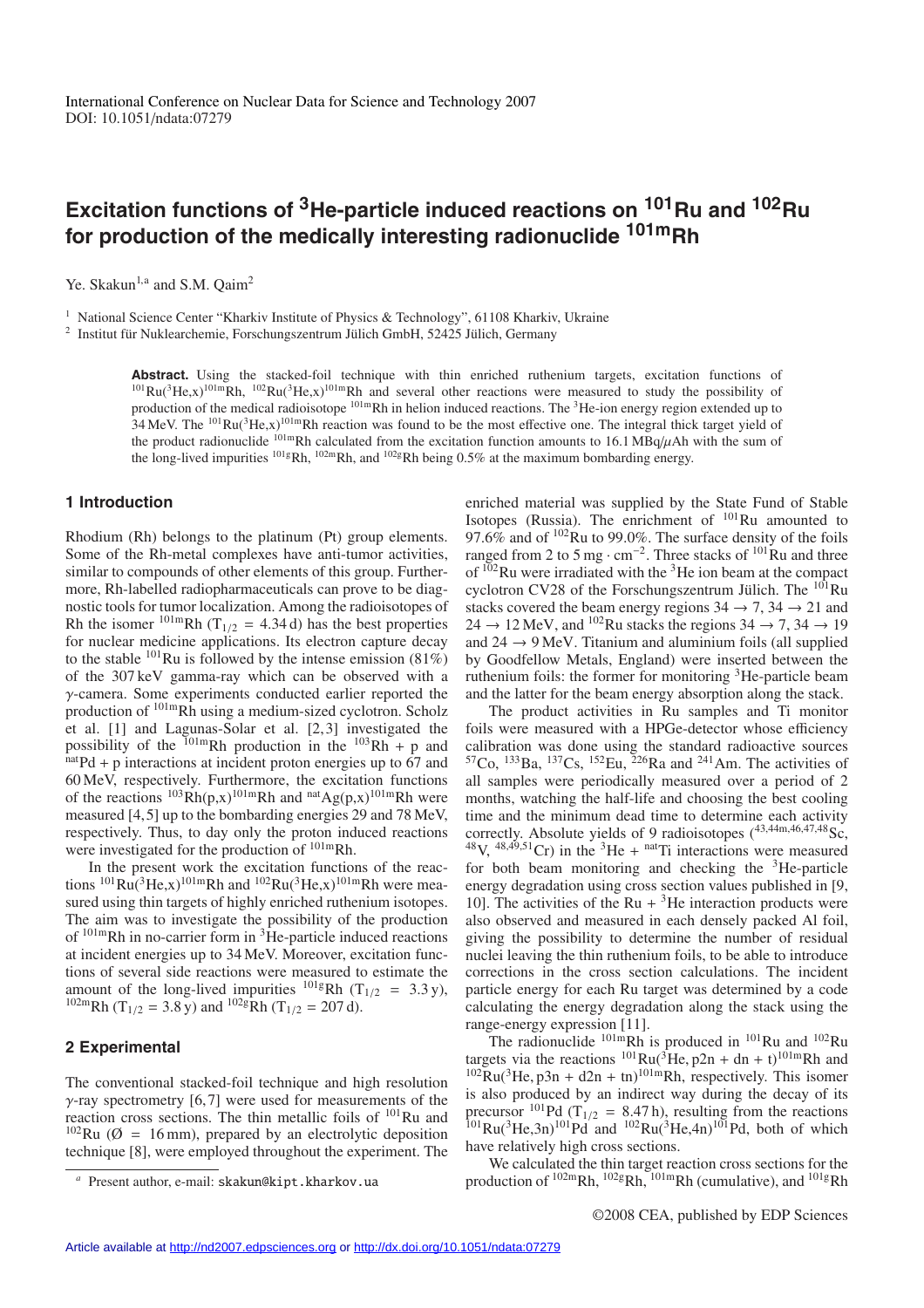

**Fig. 1.** Measured (points) excitation functions of the reactions producing  $101m, gRh$  and  $102m, gRh$  isomers on  $101Ru$  target. The curves are polynomial fits.

(cumulative), using the conventional activation equation taking into account their decay during the irradiation, cooling and measurement time.

# **3 Results**

The measured excitation functions of  $^{101}Ru(^{3}He,x)$  reactions producing the radionuclides  $^{101m}Rh$ ,  $^{101g}Rh$ ,  $^{102m}Rh$ , and <sup>102g</sup>Rh are shown in figure 1. The dark circle points correspond to the  $^{101}Ru(^{3}He.x)^{101g}Rh$  (Cum) process of cumulative formation of the product, i.e., the sum of the reactions  $^{101}Ru^{3}He$ ,  $p2n + dn + t$ )<sup>101g</sup>Rh (direct way) and  $^{101}Ru(^{3}He,3n)^{101}Pd \rightarrow ^{101m}Rh$  (indirect way). The excitation function of the process  ${}^{101}Ru({}^{3}He,x){}^{101m}Rh$  (Cum) contributed by the reactions  $^{101}Ru(^{3}He, p2n+dn+t)^{101m}Rh$  (direct way) and  $^{101}Ru(^{3}He,x)^{101m}Rh(Cum) \rightarrow ^{101g}Rh$  is presented with the dark square points on the same graph. The excitation functions of the reactions  ${}^{101}Ru({}^{3}He,pn + d){}^{102m}Rh$  and  $101$ Ru( ${}^{3}$ He,pn + d)<sup>102g</sup>Rh for the production of the isomeric pair  $10^{2m}$ ,gRh are displayed by the open circles and squares, respectively. Since  $10\overline{2}$ Rh is a blocked nucleus from both sides of the valley of stability the cross sections for its production are independent ones.

Analogously, for the  ${}^{102}$ Ru target the reactions<br>Ru(<sup>3</sup>He, p3n + d2n + tn)<sup>101m</sup>Rh(directway) +  $102$ Ru( ${}^{3}$ He, p3n + d2n + tn)<sup>101m</sup>Rh(directway) +  $102$ Ru( ${}^{3}$ He, 4n)<sup>101</sup>Pd  $\rightarrow$ <sup>101m</sup>Rh (indirect way) contribute to the cumulative production of 101mRh and the reactions  $102$ Ru( ${}^{3}$ He,  $p3n + d2n + t$ n)<sup>101g</sup>Rh (direct way) and  $102Ru(^{3}He, x)^{101m}Rh(Cum) \rightarrow 101gRh$  to the cumulative production of 101gRh (the dark points in fig. 2). The open circles and squares depict the measured cross sections of the reactions  $^{102}$ Ru( $^{3}$ He, p2n + dn + t)<sup>102m</sup>Rh and  $102$ Ru( $3$ He, p2n + dn + t)<sup>102g</sup>Rh, respectively, for the production of the isomeric pair 102m,gRh.

Of all the reactions presented in figures 1 and 2 the process  $101$ Ru( $3$ He,x) $101$ mRh (Cum) is distinctive: its cross section reachs ∼1100 mb at the incident 3He-ion energy of 28 to 29 MeV and apparently it is the most effective route to produce



**Fig. 2.** Measured (points) excitation functions of the reactions producing <sup>101m,g</sup>Rh and <sup>102m,g</sup>Rh isomers on <sup>102</sup>Ru target. The curves are polynomial fits.



Fig. 3. Integral yields of the <sup>101m,g</sup>Rh and <sup>102m,g</sup>Rh isomers formed in <sup>3</sup>He-particle induced reactions on the enriched  $101$ Ru (graph *a*) and  $102$ Ru (graph *b*) targets, calculated from the measured reaction cross sections.

the medical radioisotope <sup>101m</sup>Rh. The cross sections of other reactions have lower values in the bombarding energy region studied.

Individual members of pairs of reactions occurring in 101Ru and 102Ru targets but resulting in the same product nucleus differ considerably from one another in both energy dependence and absolute values of cross sections. The cross